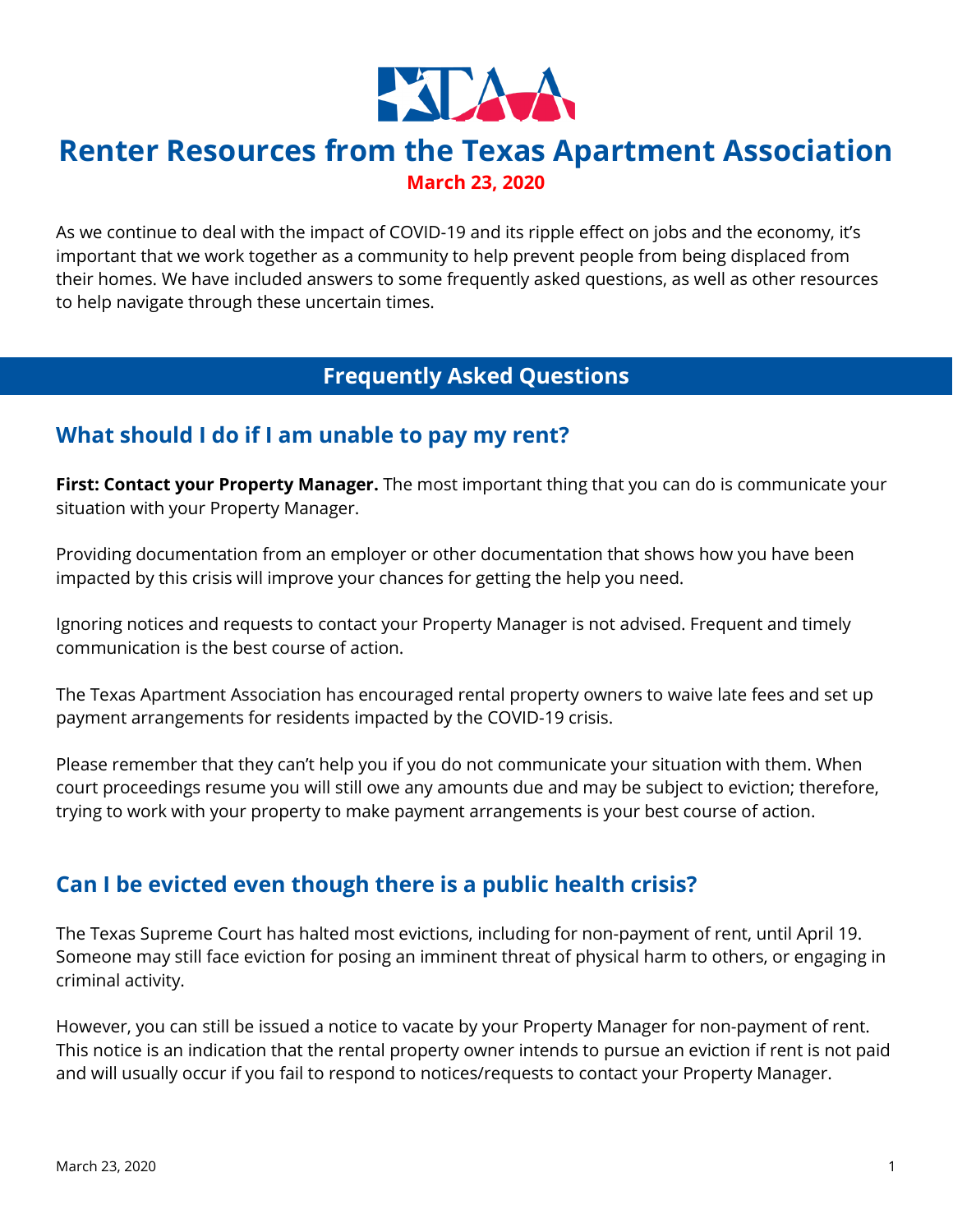## **I am a renter and need assistance paying my bills. Where can I go for help?**

If you need rental payment assistance, there are several groups and agencies that can help. Attached is a list of organizations that we are aware of which offer rental assistance. Many churches and other community non-profits also offer emergency financial assistance. There may also be assistance to help with other needs, such as utility or medical bills.

## **If you are unable to pay your utility bills during this time of crisis, what should you do?**

Several but not all Texas electricity providers have suspended disconnects and are waiving late fees during the COVID-19 crisis. Please check directly with your provider on what options they offer during this time. Remember that even if disconnection is suspended, your bills will continue to accrue.

### **Do I still need to pay rent even though evictions have been halted?**

Yes—the court's temporary halt of evictions does not affect your obligation to pay rent, and continuing to pay your rent protects your rights as a renter under Texas law. If you're concerned you will not be able to pay your rent, we recommend you communicate with your property manager with specific information about your situation to see what options they may be able to offer in this unusual circumstance.

This crisis has affected all of us and TAA members want to do their part in helping people remain in their homes. Like every other business, we have employees and supplier partners who depend on us for their livelihood, as well as other obligations we have to meet like insurance and utility bills.

Failing to pay your rent hurts our ability to meet those obligations, as well as our ability to operate and maintain the property where you live. Ultimately it may also hurt your credit or result in an eviction once that process is reinstituted.

## **What if I live at a public housing authority property, affordable housing property or use Housing Choice Vouchers (Section 8)?**

Both public housing and Housing Choice Voucher (Section 8) residents who experience a loss or reduction of wages should contact their housing authority to see what can be done to provide assistance.

### **What should I do if I have to self-isolate in my apartment?**

• To avoid unnecessary contact, or maintenance staff entering your unit, consider notifying the management that you are undergoing self-isolation or quarantine.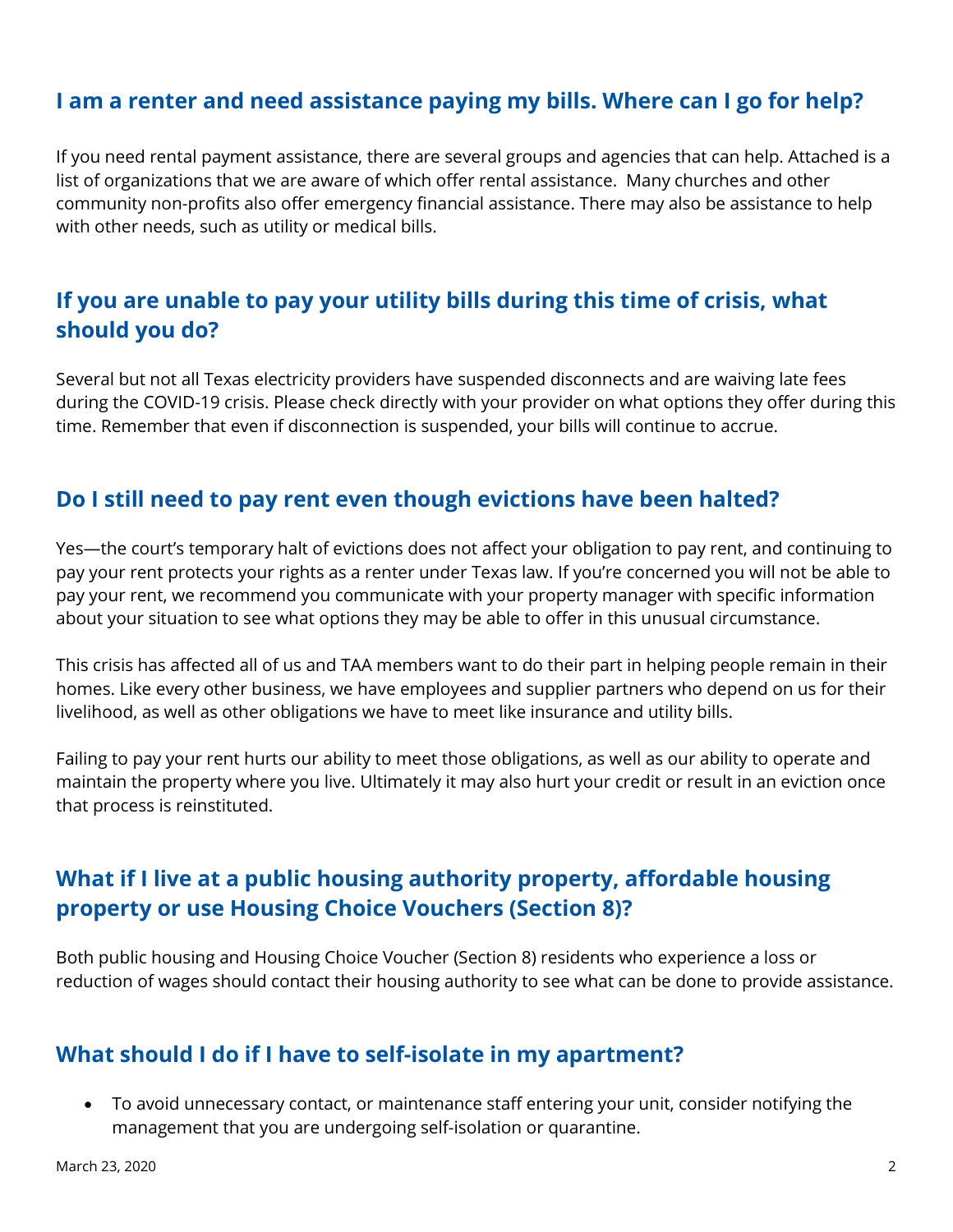- Avoid close contact with other people and pets.
- Maintain respiratory hygiene (use tissues, cover your mouth when sneezing or coughing).
- Keep your apartment clean and organized to maintain a healthy environment. Clean regularly and sanitize often using items like Lysol spray and Clorox wipes on "high touch" surfaces including countertops, tabletops, doorknobs, nightstands, bathroom fixtures, toilets, refrigerator handles, kitchen faucets, light switches, TV remotes, cell phones, computer keyboards and tablets.
- Do not leave your unit unless it's an emergency. Do not use common areas.
- Postpone non-essential maintenance requests.

## **What if I have to move/apartment hunt during the pandemic?**

- Practice basic prevention—Take the usual precautionary measures, including not shaking hands, washing your hands after your visit is concluded, not touching your face and not touching surfaces, especially in common areas. Use hand sanitizer.
- Consider virtual tours
- Inquire about safety measures in place—Apartment communities are incorporating additional measures during this outbreak, such as deep-cleaning and disinfecting high-traffic surfaces. They may have closed or limited access to common rooms, gyms and laundry rooms. They may be stationing hand-sanitizer around the building. Finally, inquire how was the unit you plan to rent sanitized.
- Vet your moving/van rental company—Before scheduling your move, inquire what sanitation procedures your moving company has in place. Ask for movers to wear gloves to avoid contaminating your belongings. Alternately, consider moving your belongings yourself to minimize exposure, but make sure to enquire about sanitation procedures your moving van rental company has in place.

### **Resident Service and Access to Amenities**

During this crisis, rental communities are following CDC recommendations to practice social distancing and take measures to limit spread of the virus. As a result, rental properties may:

- Close select or all amenities
- Ask you to pay rent online
- Close office to non-employees
- Limit repairs to emergency situations only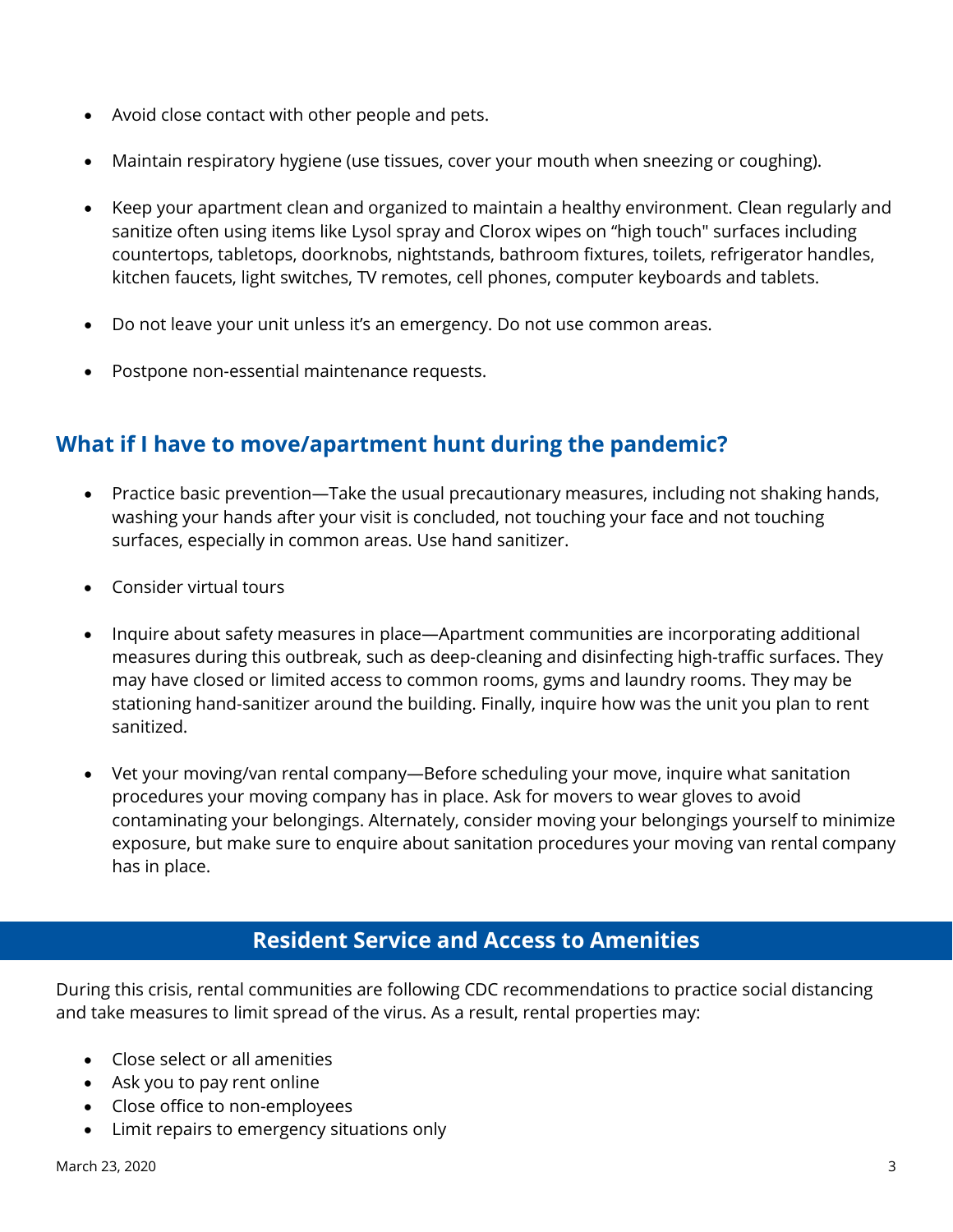We realize that these actions may be inconvenient but are intended to help protect you, your neighbors and people who work at the property.

## **Communal behaviors to limit the contamination spread**

- Wash your hands often, avoid touching your face and practice respiratory hygiene
- Avoid close contact with people who are sick
- Clean and disinfect your apartment to maintain a healthy environment
- Limit contamination of common amenities, such as the communal gym, movie room, or a playground, by using disinfecting wipes before and after you use the equipment. Avoid using common areas and amenities if you are sick.
- Limit visitors—Practice social distancing by limiting visitors to your unit or inviting friends/family to share common areas with you.

# **Where do I go for more information?**

**Renter Information:** [www.taa.org](https://www.taa.org/renters/helpful-info/)

**General information on COVID-19:** [Centers for Disease Control and Prevention \(CDC\)](http://www.cdc.gov/coronavirus/2019-ncov/index.html)

# **Emergency Financial Assistance**

The following organizations **MAY** be able to assist with some housing needs and household expenses.

### **Call 211**

211 is a universal number (similar to 911 and 311) for community information and referral services. It is intended to connect individuals and families in need and the appropriate community-based organizations and government agencies. Active 211 systems are in all or part of every state.

#### **Austin/Travis County**

[Travis County Family Support Services website](https://www.traviscountytx.gov/health-human-services/divisions/family-support-services) or call 211 or 512/854-9020 [Catholic Charities of Central Texas—](https://www.ccctx.org/)512/651-6100 [St. Matthew's Episcopal Church—](https://stmattsaustin.org/)512/345-8314 St. Vincent de [Paul, St. Austin's Catholic Church—](https://www.staustin.org/)512/477-9471 [Travis County Family Support Services Division—](https://www.traviscountytx.gov/health-human-services/divisions/family-support-services)512/267-3245 [Austin Texas Health and Human Services Department \(HHSD\)—](http://www.austintexas.gov/department/health)512/972-5011